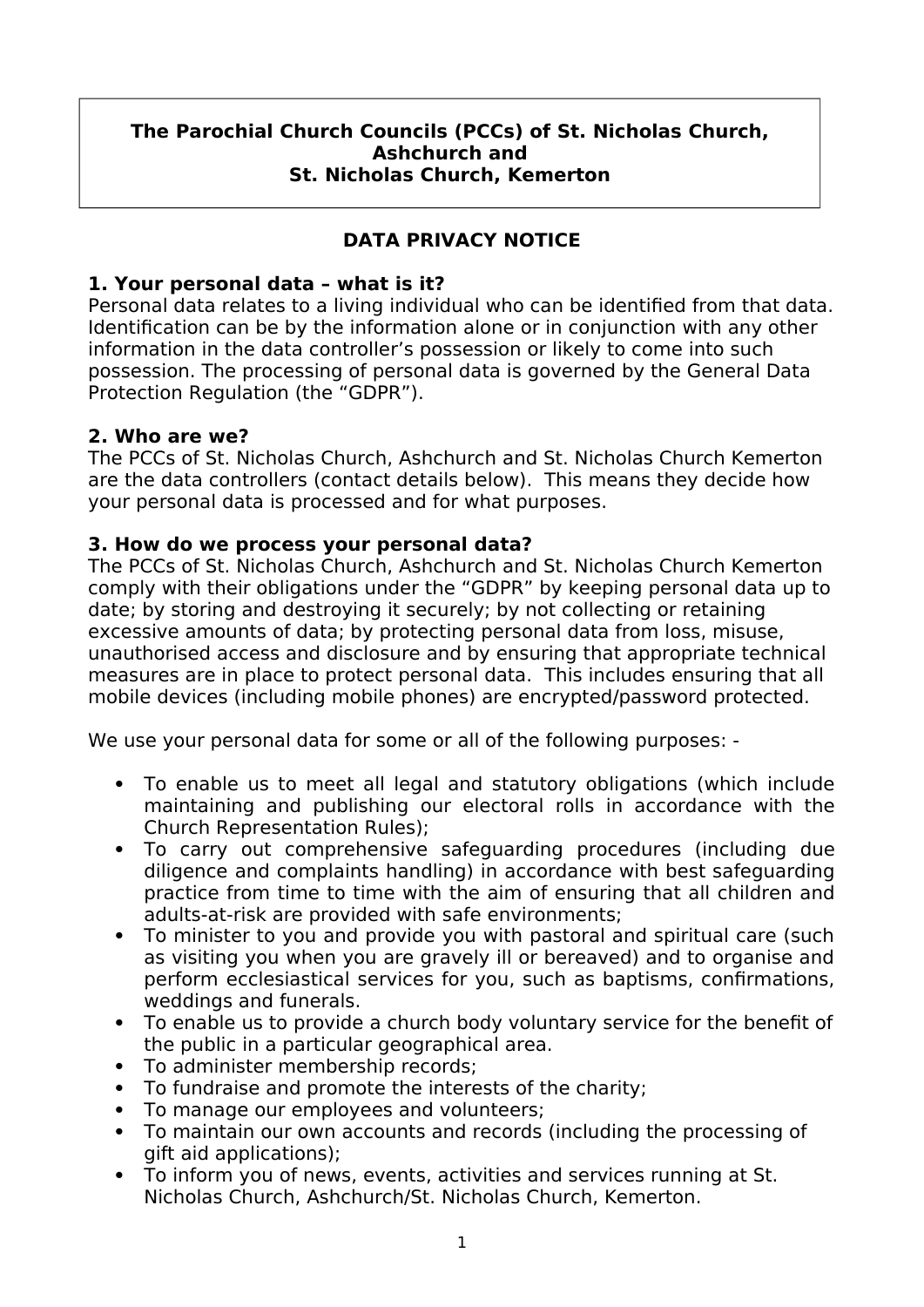- To process a donation that you have made (including Gift Aid information);
- To seek your views or comments;
- To notify you of changes to our services, events and role holders;
- To send you communications which you have requested and that may be of interest to you. These may include information about campaigns, appeals and other fundraising activities;
- To process a grant or application for a role;

We collect personal data in some or all of the following ways:-

- Names, titles, and aliases, photographs;
- Contact details such as telephone numbers, addresses, and email addresses;
- Where they are relevant to our mission, or where you provide them to us, we may process demographic information such as gender, age, date of birth, marital status, nationality, education/work histories, academic/professional qualifcations, hobbies, family composition, and dependants;
- Where you make donations or pay for activities such as use of a church hall/other premises fnancial identifers such as bank account numbers, payment card numbers, payment/transaction identifers, policy numbers, and claim numbers.

The data we process is likely to constitute sensitive personal data because, as a church, the fact that we process your data at all may be suggestive of your religious beliefs. Where you provide this information, we may also process other categories of sensitive personal data: racial or ethnic origin. And, where this is relevant, mental and physical health, details of injuries,

medication/treatment received, and criminal records, fnes and other similar judicial records.

### **4. What is the legal basis for processing your personal data?**

- Most of our data is processed because it is necessary for our legitimate interests, or the legitimate interests of a third party (such as another organisation in the Church of England). One example of this would be our safeguarding work to protect children and adults-at-risk. Another example is that of displaying personal data on church rota lists such as the tea & cofee rota. We will always take into account your interests, rights and freedoms.
- Some of our processing is necessary for compliance with a legal obligation. For example, we are required by the Church Representation Rules to administer and publish the electoral roll, and under Canon Law to announce forthcoming weddings by means of the publication of banns.
- We will seek explicit consent to keep you informed about news, events, activities and services and keep you informed about local church and other diocesan events.
- We may also process data if it is necessary for the performance of a contract with you, or to take steps to enter into a contract. An example of this would be processing your data in connection with the hire of church facilities.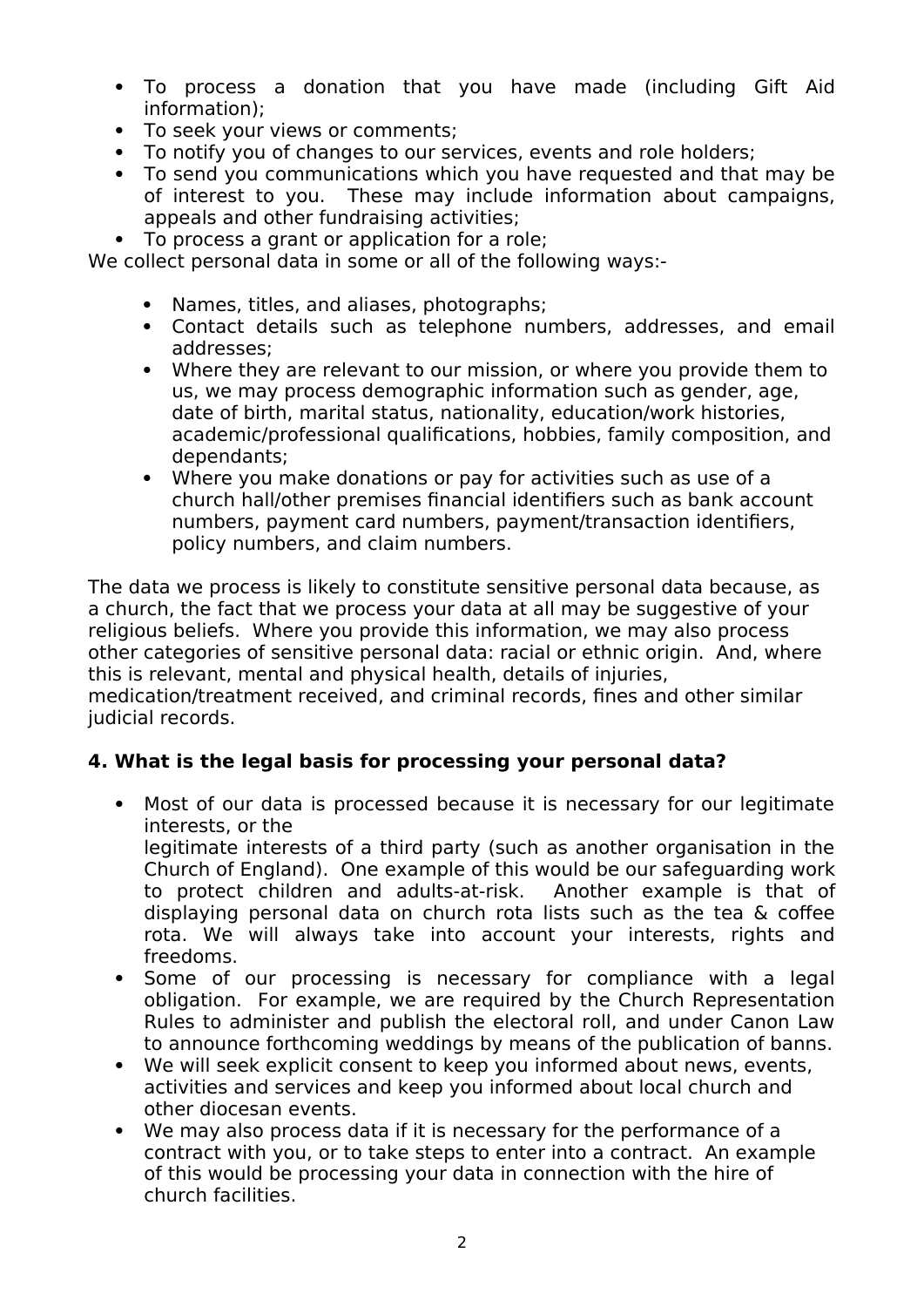- Processing is necessary for carrying out legal obligations in relation to Gift Aid or under employment, social security or social protection law, HMRC and other statutory requirements.
- Where we have PCC employees we may process information in line with payroll and pension, HMRC, safer recruitment including DBS checks, and other statutory requirements.
- Religious organisations are also permitted to process information about your religious beliefs to administer membership or contact details.
- Where your information is used other than in accordance with one of these legal bases, we will frst obtain your consent to that use.

# **5. Sharing your personal data**

Your personal data will be treated as strictly confdential. It will only be shared with third parties where it is necessary for the performance of our tasks, where you first give us your prior consent, or in respect of a legal/statutory obligation. It is likely that we will need to share your data with some or all of the following (but only where necessary):

- The appropriate bodies of the Church of England including the other data controllers.
- Other clergy or lay persons nominated or licensed by the bishops of the diocese to support the mission of the Church in our parish. For example, our clergy are supported by our area dean and archdeacon, who may provide confdential mentoring and pastoral support. Assistant or temporary ministers, including curates, deacons, licensed lay ministers, commissioned lay ministers or persons with Bishop's Permissions may participate in our mission in support of our regular clergy;
- Other persons or organisations operating within the diocese as appropriate.
- On occasion, other churches with which we are carrying out joint events or activities.
- External statutory bodies (police, social care etc.) where this is legally required.
- In the event of employee related tasks including payroll and pension provisions.

# **6. How long do we keep your personal data[1](#page-2-0)?**

We keep data in accordance with the guidance set out in the guide "Keep or Bin: Care of Your Parish Records" which is available from the Church of England website.<sup>1</sup>

Specifcally, we retain electoral roll data; gift aid declarations and associated paperwork for six years after the calendar year to which they relate; and signed PCC minutes and parish registers (baptisms, marriages, funerals) permanently.

# **7. Your rights and your personal data**

Unless subject to an exemption, or overruled by other obligations, under the GDPR, you have the following rights with respect to your personal data: -

<span id="page-2-0"></span><sup>1</sup> Details about retention periods can currently be found in the Record Management Guides located on the Church of England website at: [www.churchofengland.org/more/libraries-and](http://www.churchofengland.org/more/libraries-and-archives/records-management-guides)[archives/records-management-guides](http://www.churchofengland.org/more/libraries-and-archives/records-management-guides)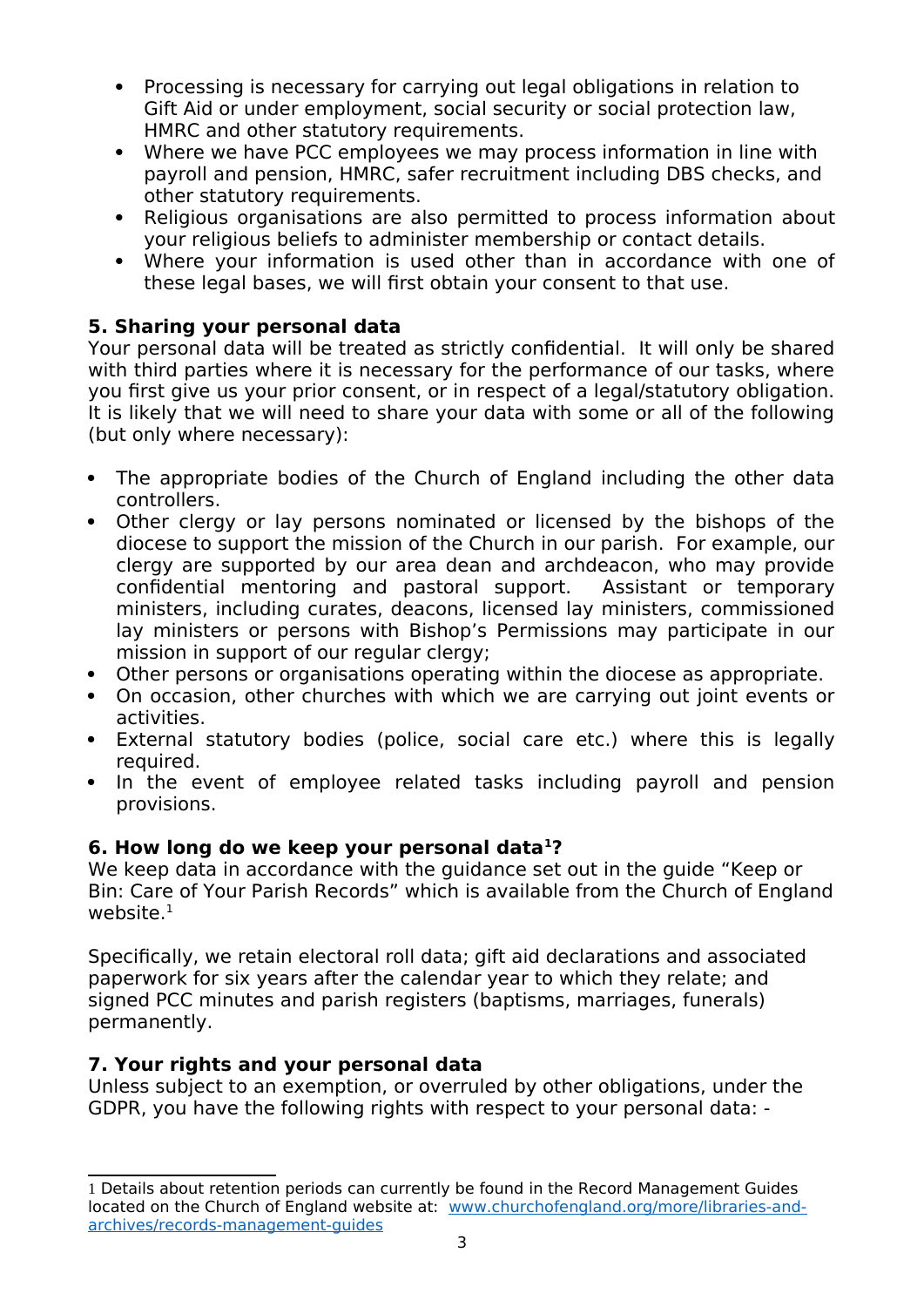- The right to request a copy of any personal data which the PCC of St. Nicholas Church, Ashchurch/St. Nicholas Church, Kemerton holds about you;
- The right to request that the PCC of St. Nicholas Church, Ashchurch/St. Nicholas Church, Kemerton corrects any personal data if it is found to be inaccurate or out of date;
- The right to request your personal data is erased where it is no longer necessary for the PCC of St. Nicholas Church, Ashchurch/St. Nicholas Church, Kemerton to retain such data;
- The right to withdraw your consent to the processing at any time
- The right to request that the data controller (the PCC) provides the data subject (you) with your personal data and where possible, to transmit that data directly to another data controller, (known as the right to data portability), (where applicable). [Only applies where the processing is based on consent or is necessary for the performance of a contract with the data subject and in either case the data controller processes the data by automated means].
- The right, where there is a dispute in relation to the accuracy or processing of your personal data, to request a restriction is placed on further processing;

The right to object to the processing of personal data, (where applicable)

- o This right only applies where processing is based on legitimate interests (or the performance of a task in the public interest/exercise of official authority); direct marketing and processing for the purposes of scientifc/historical research and statistics).
- The right to lodge a complaint with the Information Commissioners Office.

# **8. Further processing**

If we wish to use your personal data for a new purpose, not covered by this Data Protection Privacy Notice, then we will provide you with a new notice explaining this new use prior to commencing the processing and setting out the relevant purposes and processing conditions. Where and whenever necessary, we will seek your prior consent to the new processing.

# **9. Marketing permissions and seeking consent**

Whilst there may be an expectation that people involved in the life of the diocese in many ways would expect to receive information from the relevant PCC through email, post, social media etc; the PCC is required through data regulations to ensure that it asks for your permission to do so in certain circumstances; and to ensure that it makes you aware of your rights in doing so.

### **Email and text**

- $\triangleright$  We will ask for your permission to contact you in this way. **Postal marketing;**
- $\triangleright$  From time to time we may send you information about the diocese and its work unless you have told us you would prefer not to receive this information by post.

### **Bulletins and newsletters**

 The PCC of St. Nicholas Church, Ashchurch/St. Nicholas Church, Kemerton will, in the main, require individuals to personally opt in and out of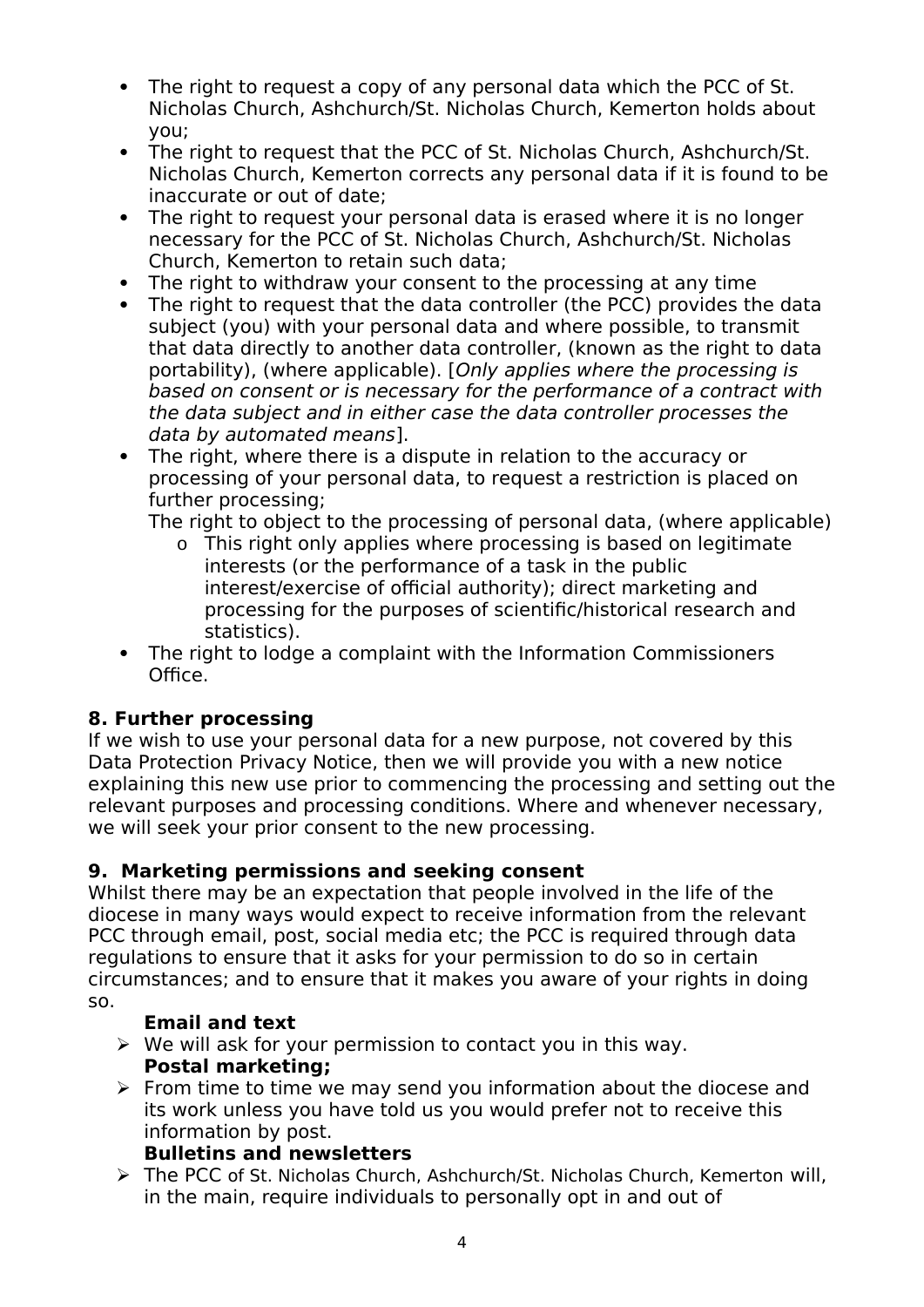electronically sent information such as church newsletters. This ensures that individuals are able to manage the information they wish to receive.

## **10. Changes to this Privacy Notice**

The PCCs of St Nicholas Church, Ashchurch and St. Nicholas Church, Kemerton will review this Privacy Notice regularly and may update it at any time - for example in the event of legal changes, to improve how we manage data, where an issue or concern has come to light that needs appropriate response. If there are any signifcant changes in the way the PCC of St. Nicholas Church, Ashchurch/St. Nicholas Church, Kemerton process your personal information we will provide a prominent notice on the website of St. Nicholas Church, Ashchurch or send you a notifcation.

## **11. Transfer of Data Abroad**

Any electronic personal data transferred to countries or territories outside the EU will only be placed on systems complying with measures giving equivalent protection of personal rights either through international agreements or contracts approved by the European Union. Our website is also accessible from overseas so on occasion some personal data (for example in a newsletter or photographs) may be accessed from overseas.

## **12. Contact Details**

To exercise all relevant rights, queries or complaints please in the frst instance contact:

Revd Suzanne Grindrod, Priest-in-Charge of the Benefce of Ashchurch and Kemerton, The Rectory, Ashchurch Road, Tewkesbury GL20 8JZ You can contact the Information Commissioners Office on 0303 123 1113 or via email<https://ico.org.uk/global/contact-us/email/>or at the Information Commissioner's Office, Wycliffe House, Water Lane, Wilmslow, Cheshire. SK9 5AF.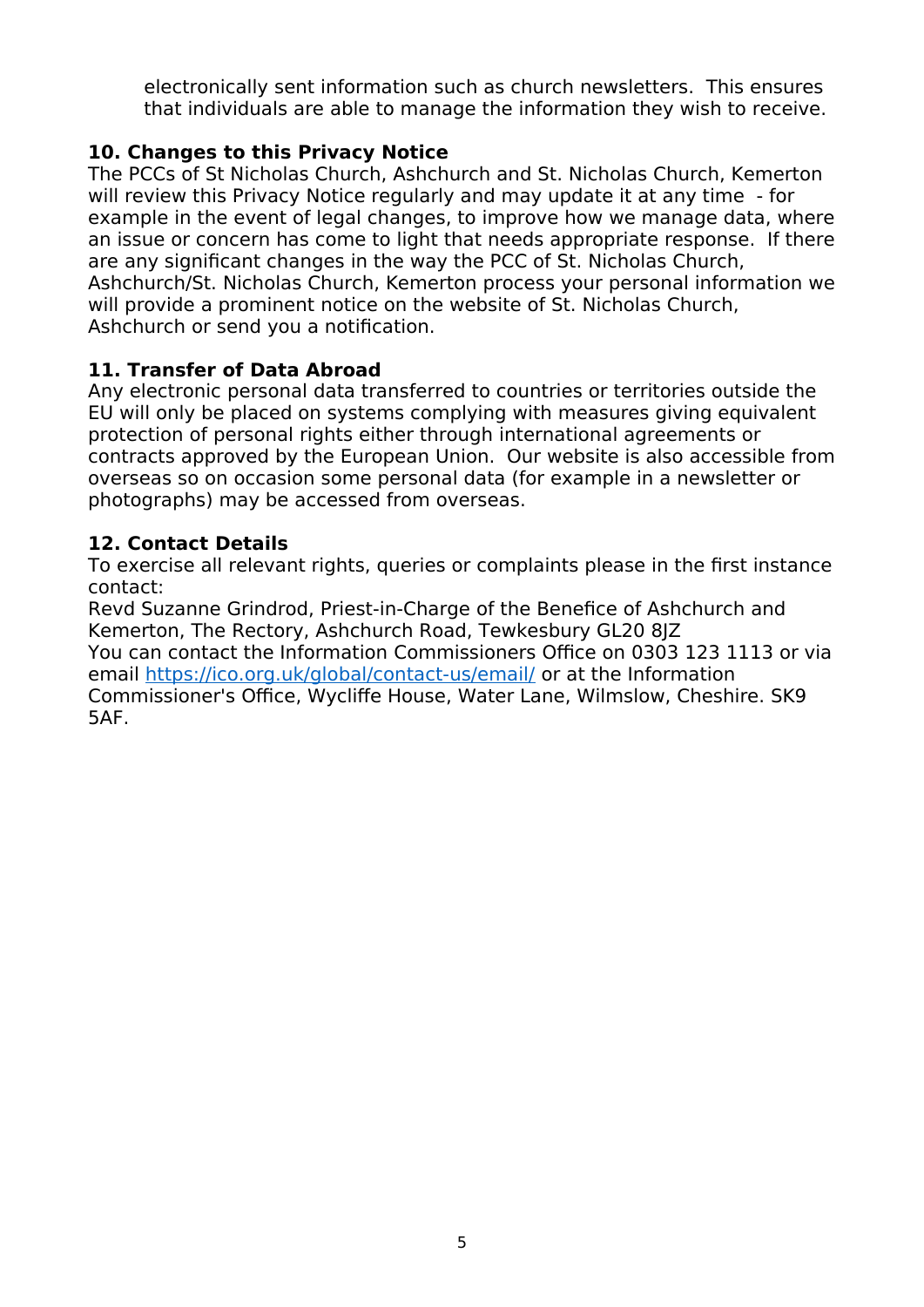#### **Those with whom the PCC is in regular contact:**

**Data Controllers:** The Bishop's Office. The Diocesan Board of Finance offices. the Parish Giving Scheme (where appropriate), other PCCs, incumbents and clergy.

**Clergy;** stipendiary clergy, non-stipendiary clergy, retired clergy with the Bishop's Permission to Officiate; chaplains.

**Other ministers;** Pioneers and other ministers, locally licensed lay people.

**Church Officers;** churchwardens, PCC secretaries, treasurers, safeguarding parish representatives/nominated people; church administrators/those with administrative roles including wedding clerks, electoral roll officers; and those with particular responsibility for health and safety; visiting team and pastoral assistant.

#### **Other church people**; Members of PCCs

**Synodical arrangements;** Deanery officers and representatives, Bishop's Council, Diocesan Synod; General Synod representatives.

#### **Electoral Roll officer/members**

**Individuals and families** involved in the life of the church through baptisms, funerals, weddings, house groups; and through other activities and pastoral needs.

**Committees/Groups/Boards: PCC and other parish working groups and** committees including: e.g. fabric, stewardship, events and social committee fower arrangers, Open the Book team, Kidzway, choir, Mothers' Union, Tewkesbury Churches Together, Little Fishes, craft group, individuals whose names appear on rotas, bell ringers and hand bell ringers.

**Professionals, professional bodies/organisations and contractors** relating to those who supply the church through contracts for goods and services; individuals in their professional capacity.

**LIFE vision priority interest groups**; those who have consented to be part of a range of working or interest groups.